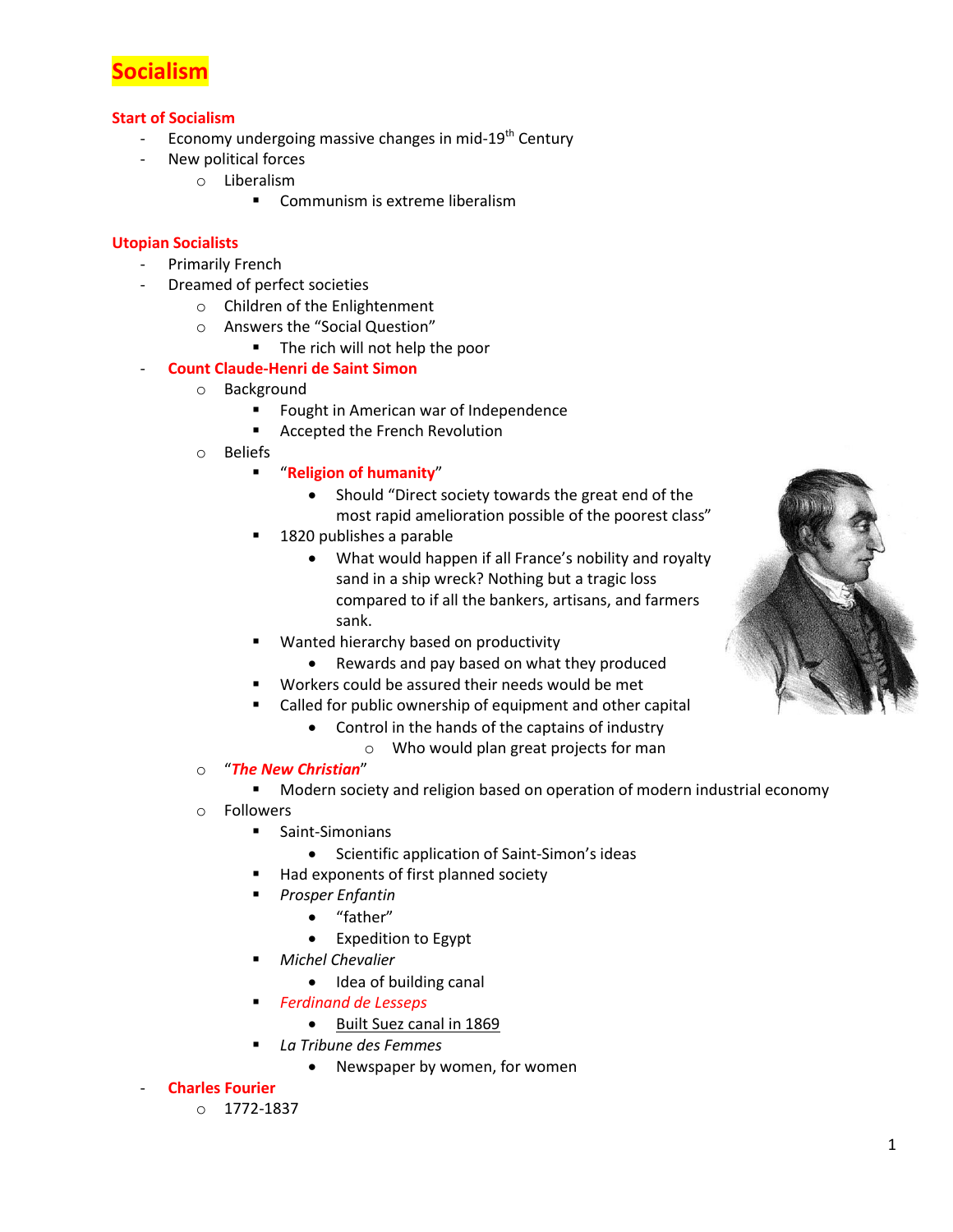- o French Philanthropist
	- Rival of Saint-Simon
	- **Failed businessman**
	- 810 personality types
- o Wanted to free society from bourgeoisie individualism
	- Art of selling is the practice of lying and deception **EXECT:** Create a community in which people work together
		- for the good of all
			- Self-sufficient
- o Agricultural community
	- **Phalanx**
		- **•** Farming communities
		- Farm and workshop
		- 1620 people
			- o One man and one woman of each personality type
		- Channel passions
			- o Do jobs you are best at and enjoyed
				- **Ex.** Criminals would be butchers
			- o Rotate jobs often
				- Kids would do dirty work
		- Profit sharing
	- **Phalanstery**
		- Place where utopians would live
		- None ever created in France
			- o Brook Farm
				- **Massachusetts 1842-1847**
				- Not made by Fourier himself
			- o Needed funding
- o Failed

# - **Robert Owen**

- o British
	- o Owned a cotton factory
	- o Two goals
		- Make a profit
		- Treat workers well
			- Though it possible to do both at same time
		- **Partially successful**
	- o *New Lanark, Scotland*
		- **Experimental industrial community** 
			- Textile mill
		- Good working conditions
			- High wages
			- Decent housing
			- Schools
			- Stores
				- o But goods at fair prices
		- **Successful for short time only** 
			- Eventually fell apart



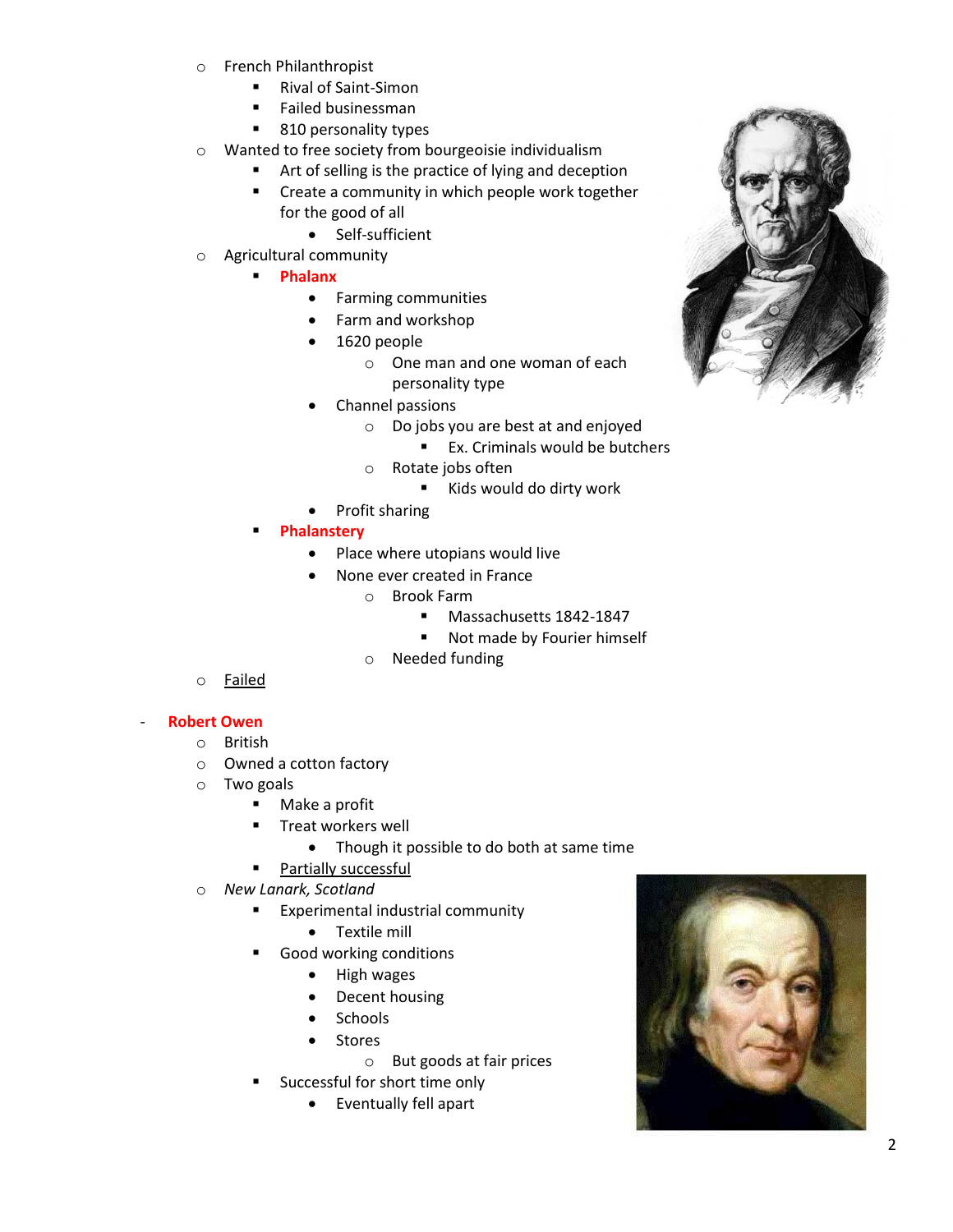- o *New Harmony, Indiana*
	- **Second attempt**
	- **Experimental agricultural community**
	- Good working conditions
		- Equality for women
	- Failed
		- Workers did not work as hard
			- o Took advantage of system
		- Could not sell goods as cheap

# - Étienne Cabet

- o Most popular
	- **Attracted even bourgeoisie**
	- **Wanted social and political harmony**
- o *Voyage to Icaria*
	- $-1840$  novel
- o Communist newspaper

# **Political Scientists**

- **Thomas Malthus**
	- o English
		- 1766-1834
		- Economist and Historian
	- o **Essay on the Principle of Population**
		- **EXTERGH** Study on the growth of population in England
			- As a population grows they diminish their ability to feed themselves
				- o Leads to struggle for resources
					- **Plays in later to social Darwinism**
- Flora Tristan
	- o Wanted to reverse gender bias in society
		- **Father's estate taken by French Government**
		- **EXECT** Separated from abusive husband but could not get custody of children
		- **Figure 1** Fought for equality in marriage
	- o Wanted unions to protect factory workers
	- o Linked socialism with feminism

### - **Louis Blanc**

- o Political scientist/utopian
	- $F$ French
- o Goals
	- **EXECT** Create social workshops run by workers
	- "Right to work"
		- Work guaranteed by the government
	- Universal suffrage
		- Worker's party
	- Social workshops
		- State aid to workers
	- "From each according to his ability, to each according to his need"
		- Society needs all types of people
		- As long as people try hard they should be paid
			- o BUT according to need



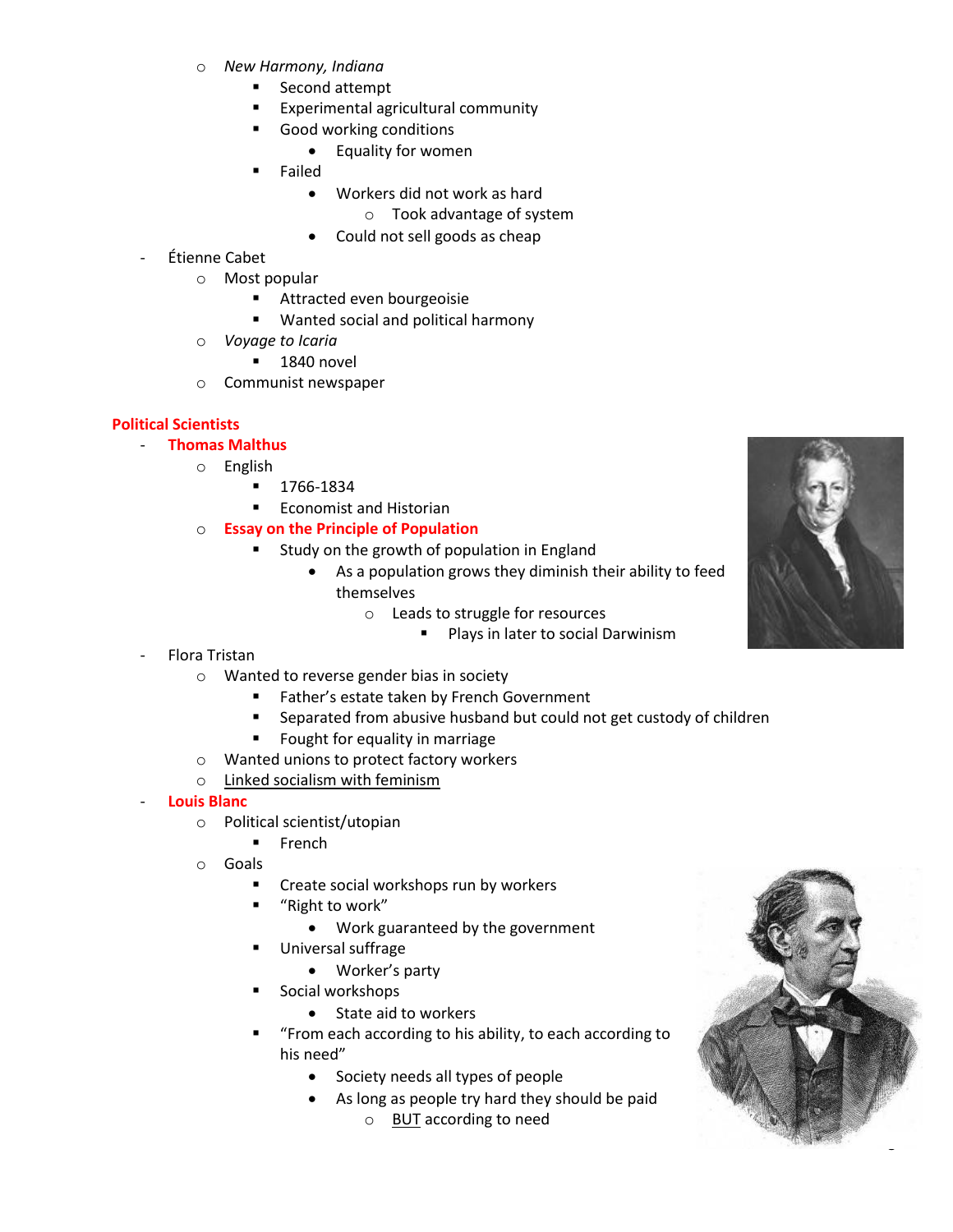- o *The Organization of Labour*
	- **Published 1840**
	- **Use competition to eliminate competition**
- Pierre-Joseph Proudhon
	- o Typesetter
		- Grew up in poorer region
	- o Abolition of the state
		- **First real anarchist**
		- To create a better world
			- Thought capitalism was just exploitation
				- "What is property"

### - **Karl Marx**

- o German
	- **From the Rhineland** 
		- Industrial area
		- Moved to France
			- o Expelled for ideas
			- o Went to England
	- **1818-1883**
- o Critical of utopians
	- **Naïve and unscientific**
- o Scientific Socialist
	- Used historical and economical evidence
	- Partnered with **Friedrich Engels**
		- Wrote about English Industrialism
		- Supported Marx financially
	- Society moves through stages
		- Capitalism -> Proletariat overthrow Bourgeoisie->Socialism->Pure Communism
	- Struggle between *Haves* and *Have-Nots*
		- $\bullet$  18<sup>th</sup> Century Nobles vs. Bourgeoisie
		- $\bullet$  19<sup>th</sup> Century Bourgeoisie vs. Proletariat
		- Eventual winner depends on methods of production

### o **Marxism**

- Government ownership of the means of production
- **Communist Manifesto**
	- Published 1848
		- Blamed capitalism for sins of Industrial Revolution
		- Advocated societal ownership of all businesses and properties
			- o Everything owned in common
		- Man is an economic animal
			- o Money is the main motivation of man
			- o Everything done for economic reasons
			- o Society determined by economics
- Class struggle
	- Haves vs. Have-Nots
		- o Proletariat vs. bourgeoisie vs. Aristocracy
			- **Working class vs. Middle class vs. Upper class**